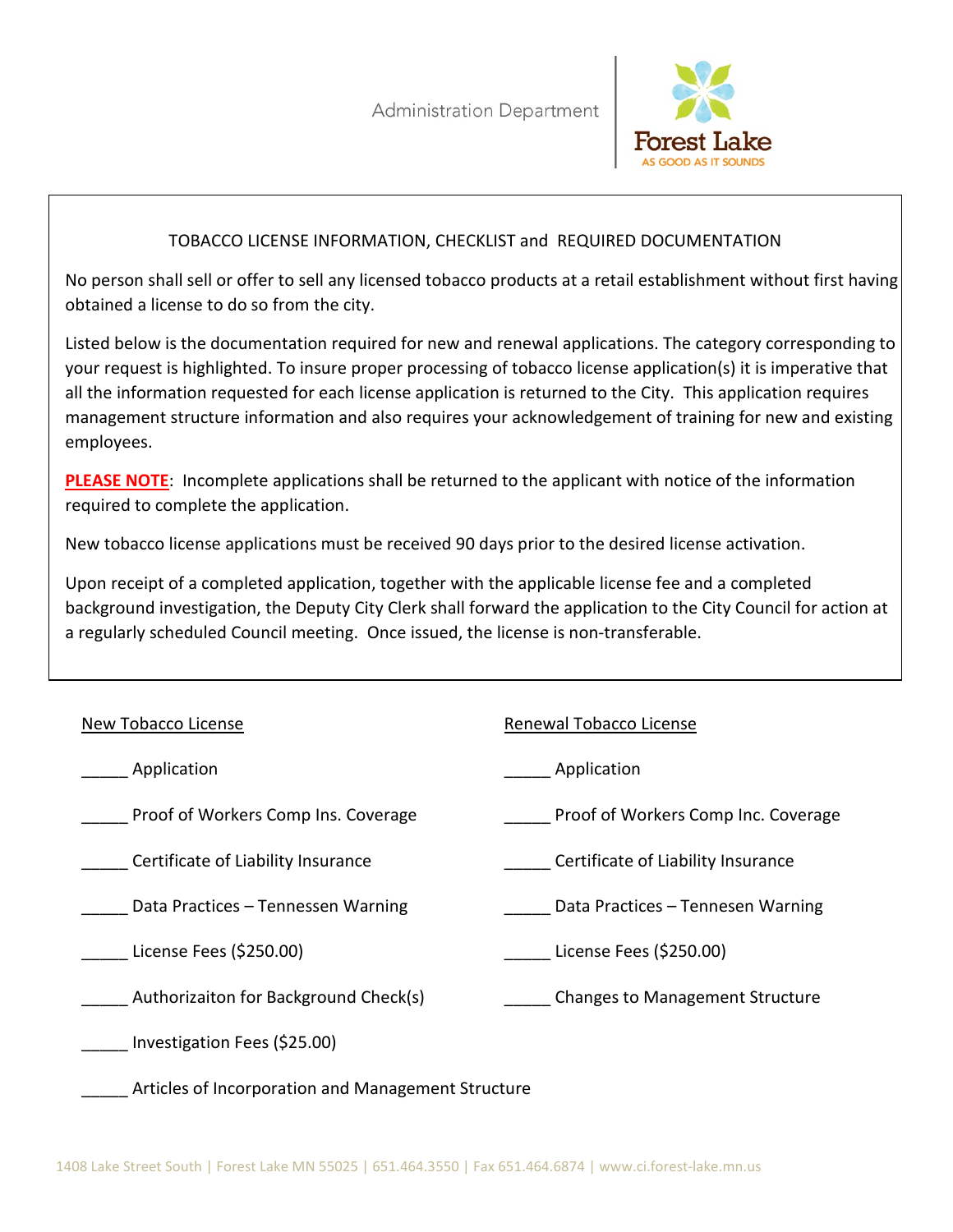Administration Department



| <b>TOBACCO LICENSE APPLICATION</b>                                                                                                                                                                                                                                               |                                 |  |  |
|----------------------------------------------------------------------------------------------------------------------------------------------------------------------------------------------------------------------------------------------------------------------------------|---------------------------------|--|--|
|                                                                                                                                                                                                                                                                                  | <b>CITY CODE CHAPTER 118.01</b> |  |  |
| TYPE OF LICENSE: ________ NEW _________ or _________ RENEWAL                                                                                                                                                                                                                     |                                 |  |  |
| <b>APPLICANT INFORMATION</b>                                                                                                                                                                                                                                                     |                                 |  |  |
|                                                                                                                                                                                                                                                                                  |                                 |  |  |
|                                                                                                                                                                                                                                                                                  |                                 |  |  |
| Applicant Residential Phone(s): (10) 2022 2022 2022 2022 2022 2023 2024 2022 2023 2024 2022 2023 2024 2022 20                                                                                                                                                                    |                                 |  |  |
|                                                                                                                                                                                                                                                                                  |                                 |  |  |
| <b>BUSINESS INFORMATION</b>                                                                                                                                                                                                                                                      |                                 |  |  |
| Type of Applicant: ______ Individual _______ Partnership _______ Corporation _______ Other                                                                                                                                                                                       |                                 |  |  |
| Please attach Articles of Incorporation as well as your management structure                                                                                                                                                                                                     |                                 |  |  |
|                                                                                                                                                                                                                                                                                  |                                 |  |  |
|                                                                                                                                                                                                                                                                                  |                                 |  |  |
|                                                                                                                                                                                                                                                                                  |                                 |  |  |
|                                                                                                                                                                                                                                                                                  |                                 |  |  |
| List of all persons or entities with either a direct or indirect interest in the applicant or the applicant's business<br>to be conducted under the license for which this application is made and describe their interest in detail.<br>(Attach additional sheets if necessary) |                                 |  |  |
|                                                                                                                                                                                                                                                                                  |                                 |  |  |
|                                                                                                                                                                                                                                                                                  |                                 |  |  |
|                                                                                                                                                                                                                                                                                  |                                 |  |  |
|                                                                                                                                                                                                                                                                                  |                                 |  |  |
|                                                                                                                                                                                                                                                                                  |                                 |  |  |
| <u> 1989 - Johann Barn, mars eta bat erroman erroman erroman erroman ezkin erroman ezkin ezkin ezkin ezkin ezki</u>                                                                                                                                                              |                                 |  |  |

\_\_\_\_\_\_\_\_\_\_\_\_\_\_\_\_\_\_\_\_\_\_\_\_\_\_\_\_\_\_\_\_\_\_\_\_\_\_\_\_\_\_\_\_\_\_\_\_\_\_\_\_\_\_\_\_\_\_\_\_\_\_\_\_\_\_\_\_\_\_\_\_\_\_\_\_\_\_\_\_\_\_\_\_\_\_\_\_\_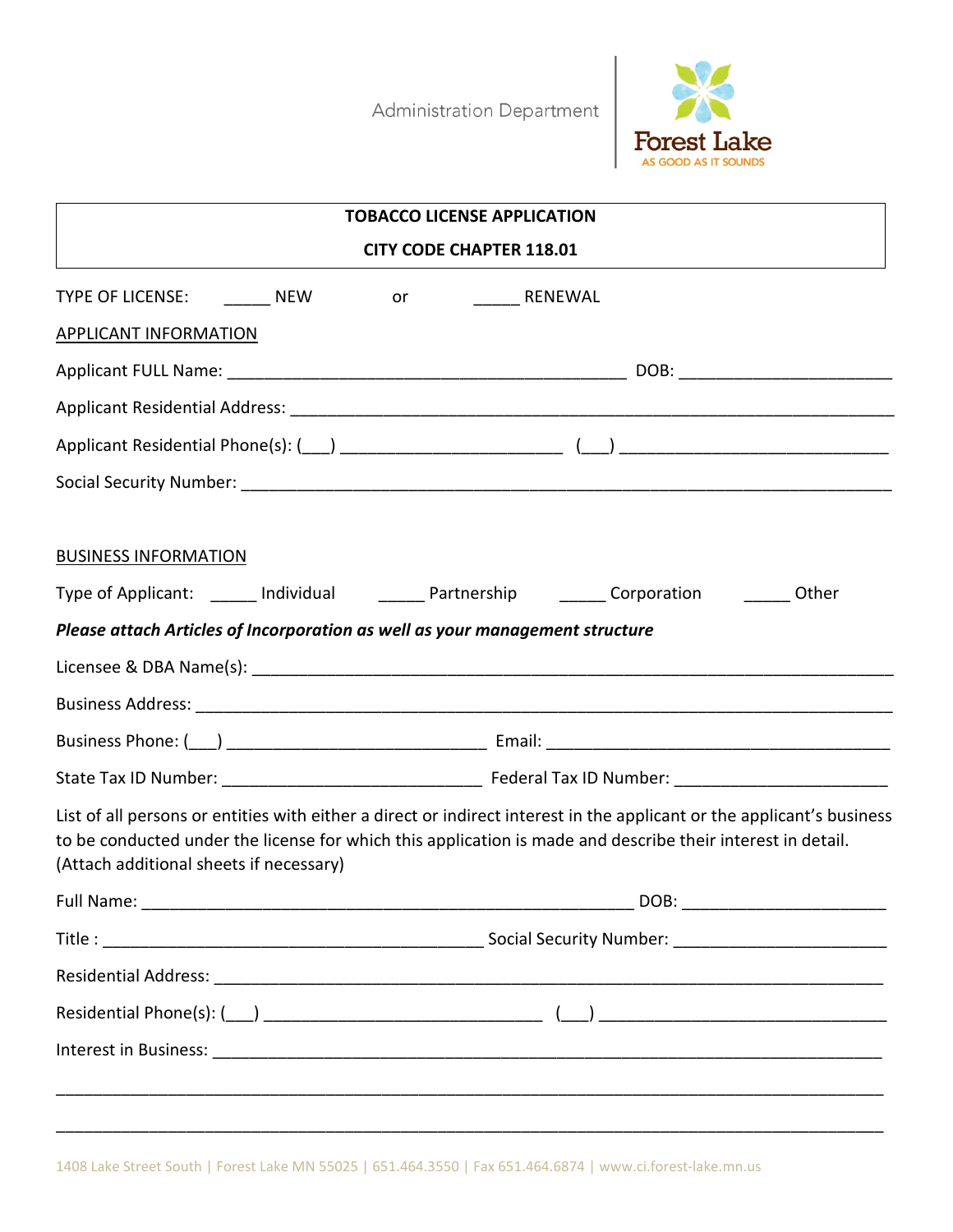Has ANY person listed on this application, whether an Applicant, Owner, Manager, or Officer of the business been convicted of a felony? If yes, list the offense, date and county/state of the conviction: \_\_\_\_\_\_\_\_\_\_\_\_\_\_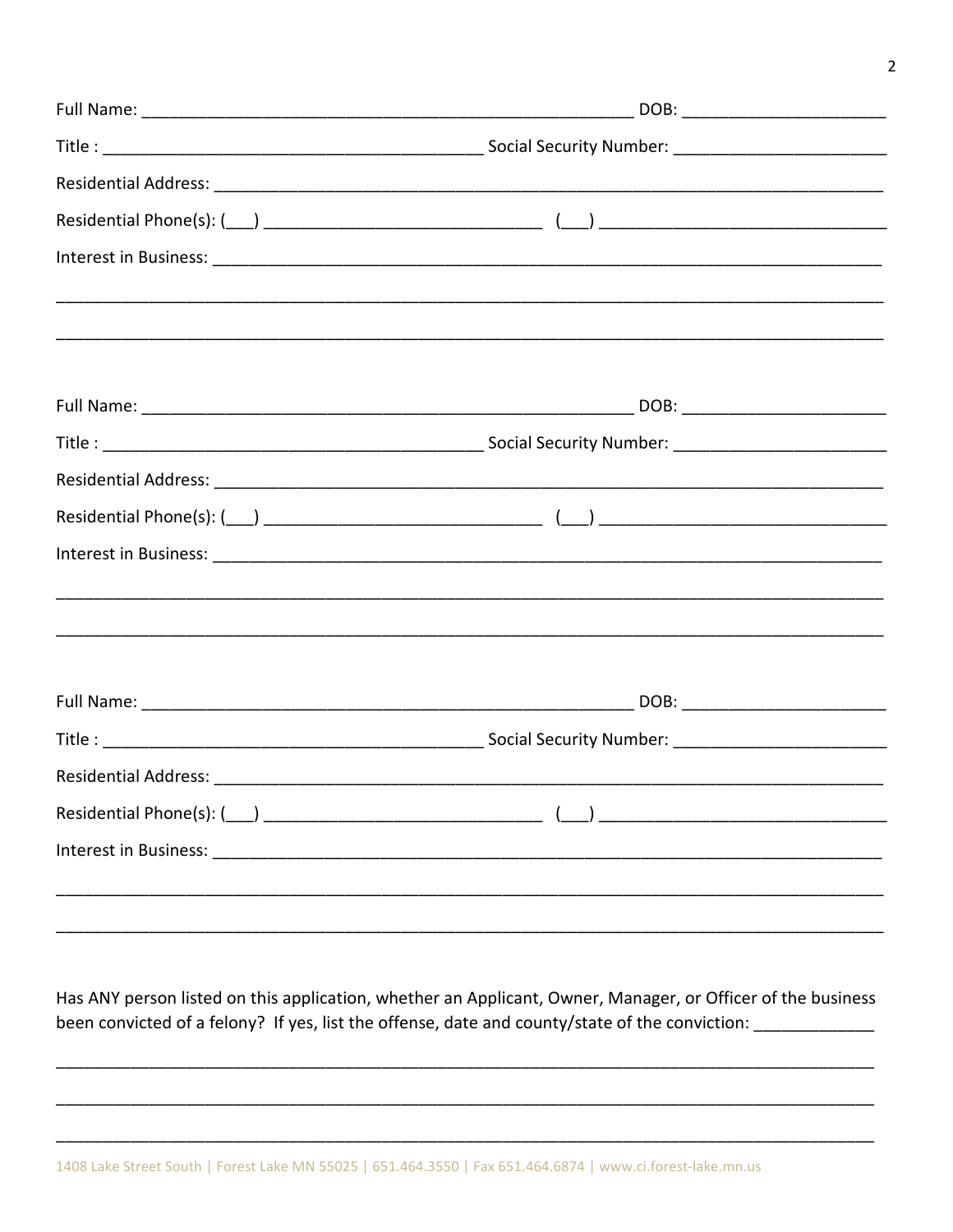| The licensee has submitted the following in conjunction with a new or renewal tobacco license application: |
|------------------------------------------------------------------------------------------------------------|
| City of Forest Lake Application Form                                                                       |
| Proof of Workers Comp Insurance Coverage                                                                   |
| Certificate of Liability Insurance                                                                         |
| Data Practices - Tennesen Warning Form                                                                     |
| License and Background Check Fees                                                                          |
| Authorization for Background Check(s) [new applicants only]                                                |
| Articles of Incorporation and Management Structure                                                         |

By signing this form I agree that any manager employed in the licensed premises will have all the qualifications of a licensee and that the manager will not violate any city or state laws.

By signing this form I agree to notify the City of Forest Lake of any changes (including insurance coverage) that occur during the year.

I acknowledge that I have read and understand the current City Tobacco code including unannounced compliance checks and required signage (provided by the city).

I also understand that I am responsible for the actions of all employees in regard to the sale of licensed products on the licensed premises and the sale of such items by an employee is considered a sale by the licensee. I further understand that all employees are required to participate in training (*see attached recommended programs*) which includes the following information:

- Information regarding the laws pertaining to the sale of licensed products
- The rules for identification checks
- Responsibilities of establishments selling licensed products
- Verification of age, forms of identification, and forms of false or misleading age indentification

| Applicant Signature - certifies all information to be true and correct | Date |  |
|------------------------------------------------------------------------|------|--|
|                                                                        |      |  |
| Police Department Approval                                             | Date |  |
|                                                                        |      |  |
| <b>City Council Approval</b>                                           | Date |  |
| <b>Additional Comments:</b>                                            |      |  |
|                                                                        |      |  |

\_\_\_\_\_\_\_\_\_\_\_\_\_\_\_\_\_\_\_\_\_\_\_\_\_\_\_\_\_\_\_\_\_\_\_\_\_\_\_\_\_\_\_\_\_\_\_\_\_\_\_\_\_\_\_\_\_\_\_\_\_\_\_\_\_\_\_\_\_\_\_\_\_\_\_\_\_\_\_\_\_\_\_\_\_\_\_\_\_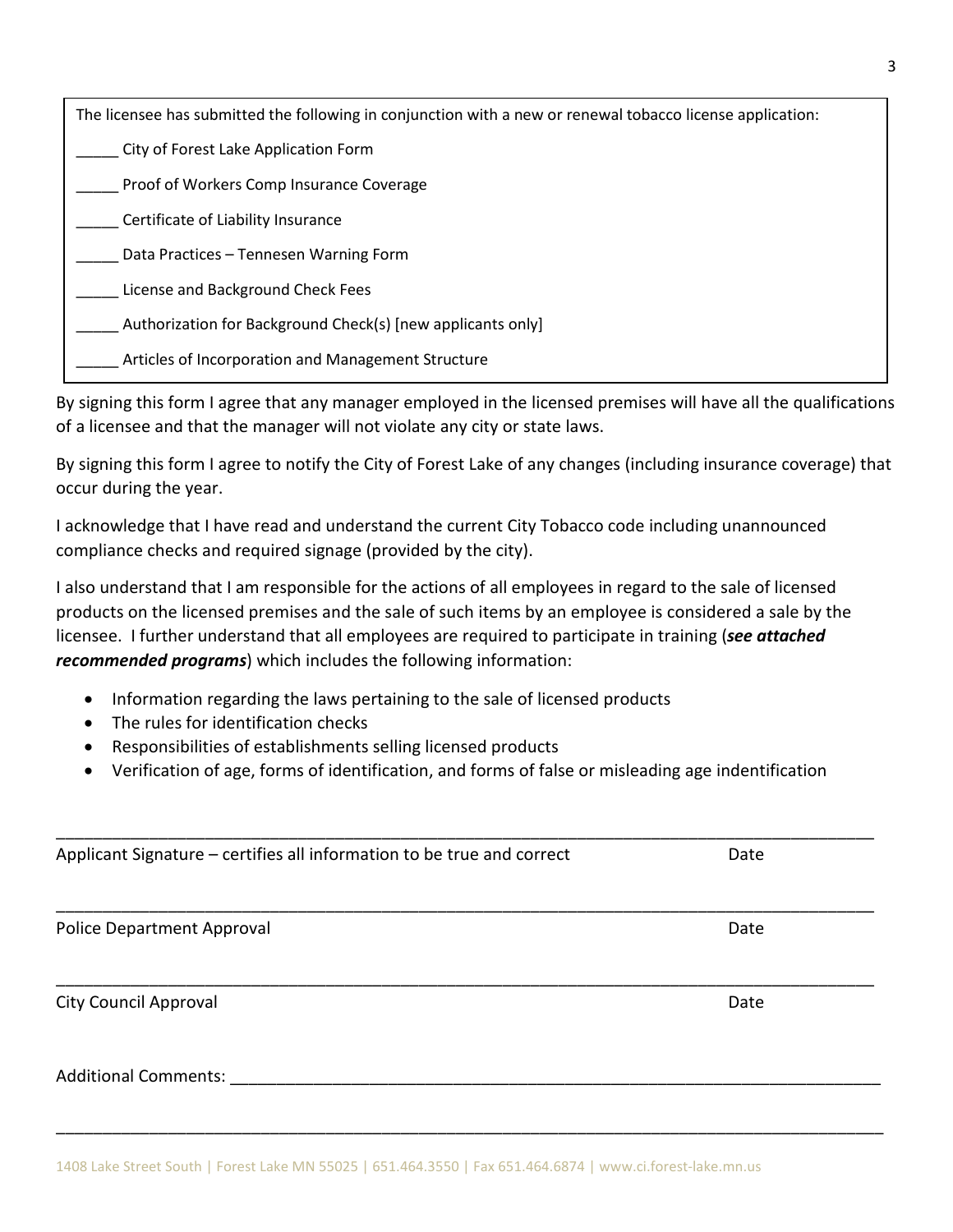Department of Administration



#### **CERTIFICATION OF COMPLIANCE MINNESOTA WORKERS' COMPENSATION**

Minnesota State Statute Chapter 176, Section 182 requires every state and local licensing agency to withhold the issuance or renewal of a license or permit to operate a business or engage in an activity in Minnesota until the applicant presents acceptable evidence of compliance with the workers' compensation insurance coverage requirement. The information required is: The name of the insurance company, the policy number, and dates of coverage or the permit to self-insure. The information will be collected by the licensing agency and retained in their files.

This information is required by law, and licenses and permits to operate a business may not be issued or renewed if it is not provided and/or is falsely reported. Furthermore, if this information is not provided and /or falsely stated, it may result in a \$2,000 penalty assessed against the applicant by the Commissioner of the Department of Labor and Industry.

|                                                                                                                                                                                 | ( <b>NOT</b> the insurance agent) |
|---------------------------------------------------------------------------------------------------------------------------------------------------------------------------------|-----------------------------------|
| Policy Number or Self-Insurance Permit Number:                                                                                                                                  |                                   |
|                                                                                                                                                                                 |                                   |
| (or)                                                                                                                                                                            |                                   |
| I am not required to have workers' compensation liability coverage because:                                                                                                     |                                   |
| $\Box$ I have no employees                                                                                                                                                      |                                   |
| I am self-insured (include permit to self-insure)                                                                                                                               |                                   |
| I have no employees who are covered by the workers' compensation law (these include: spouse,<br>parents, children, and certain farm employees)                                  |                                   |
| I certify that the information provided above is accurate and complete and that a valid workers'<br>compensation policy will be kept in effect at all times as required by law. |                                   |

| (Last) | (First) | (Middle)                                                  |  |
|--------|---------|-----------------------------------------------------------|--|
|        |         |                                                           |  |
|        |         |                                                           |  |
|        |         | Phone: $\frac{1}{\sqrt{1-\frac{1}{2}} \cdot \frac{1}{2}}$ |  |
|        |         |                                                           |  |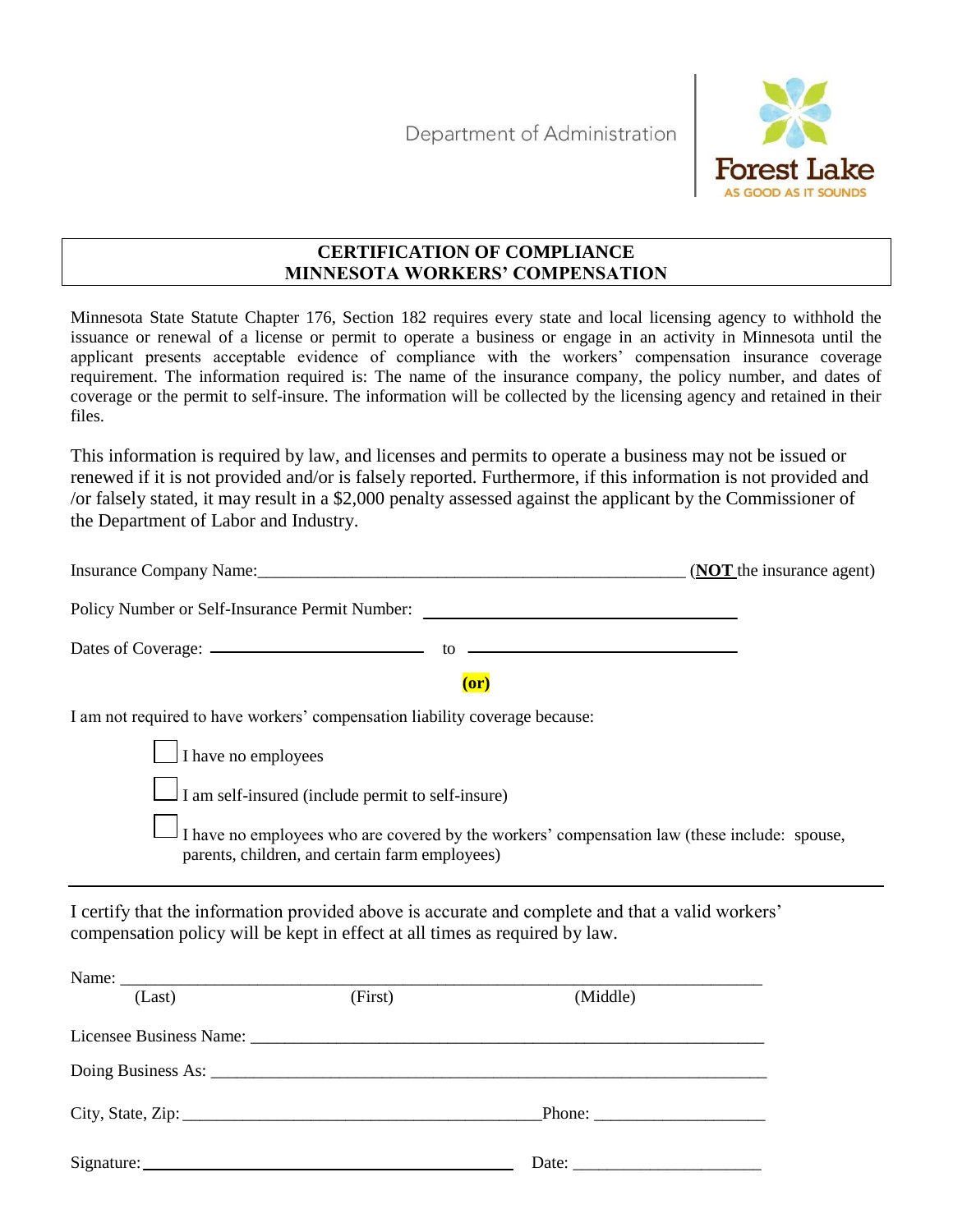

Minnesota Government Data Practices Act – Chapter 13 **"Tennessen Warning"**

Data is requested from the applicant on various forms. The purpose and intended use of the requested data is to verify the applicant meets all state statute and city code provisions and, if the license or permit is approved, to verify that all required data remains current.

The following data collected, created, or maintained is classified under the Minnesota Government Data Practices Act as Private data **until license approval** when the data becomes **Public**: (13.41, Subd. 4).

- 1. Data submitted by applicants (other than names and designated addresses).
- 2. Orders for hearing and findings of fact.
- 3. Conclusions of law and specification of the final disciplinary action contained in the record of the disciplinary action.
- 4. Entire record concerning the disciplinary proceeding.
- 5. License numbers.
- 6. License status.

The following data collected, created, or maintained is classified as **Private**: (13.41, Subd. 2).

- 1. The identity of complainants who have made reports concerning licenses or applicants which appear in inactive complaint data unless the complainant consents to the disclosure.
- 2. The nature or content of unsubstantiated complaints when the information is not maintained in anticipation of legal action.
- 3. Inactive investigative data relating to violations of statutes or rules.
- 4. The record of any disciplinary proceeding except as limited by Subd. 4.

The following data collected, created, or maintained is classified as **Confidential**: (13.41, Subd. 3).

1. Active investigative data relating to the investigation of complaints against any license.

Under law, private data may be shared with licensing and inspection employees, approval authorities, insurance providers, law enforcement employees, contracted inspection officials, as required by court order and City officials who have a bona fide need for it. The City of Forest Lake may make any data classified as private or confidential accessible to an appropriate person or agency if the licensing agency determines that failure to make the data accessible is likely to create a clear and present danger to public health or safety.

We ask that you complete or provide all data requested on the application form(s) unless we have noted that it is not required. Refusal to supply required information may mean that your application cannot be processed.

## I READ AND UNDERSTAND THE ABOVE INFORMATION REGARDING MY RIGHTS AS A SUBJECT OF GOVERNMENT DATA.

\_\_\_\_\_\_\_\_\_\_\_\_\_\_\_\_\_\_\_\_\_\_\_\_\_\_\_\_\_\_\_\_\_\_\_ \_\_\_\_\_\_\_\_\_\_\_\_\_\_\_\_\_\_\_\_\_\_\_\_\_\_\_\_\_\_\_\_\_\_\_\_\_\_\_\_\_\_\_\_\_\_\_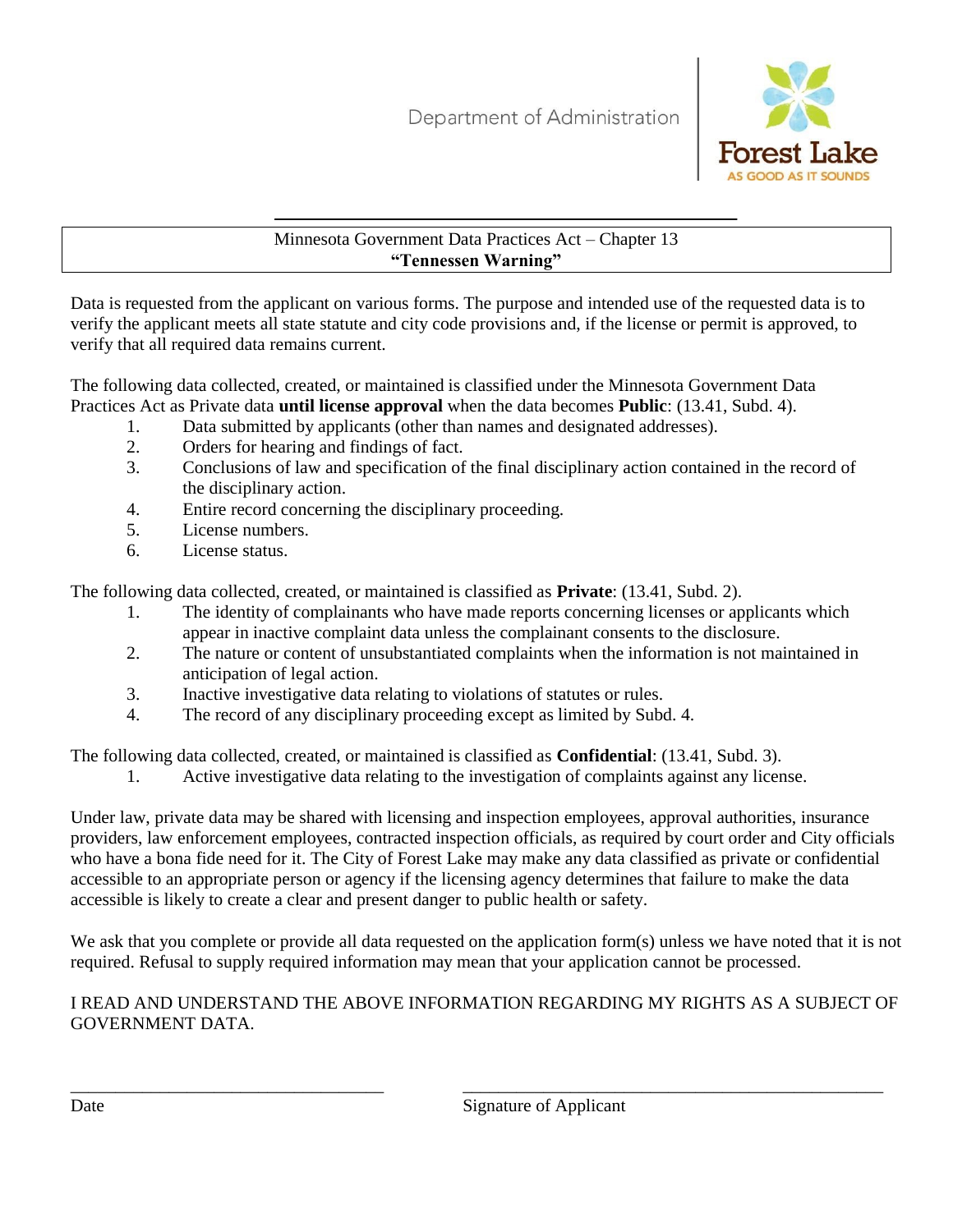

## **AUTHORIZATION AND CONSENT FOR RELEASE OF INFORMATION FOR CITY OF FOREST LAKE BACKGROUND CHECK**

## **\$25.00 FEE (NO FEE FOR RENEWALS)**

# **YOU MUST ATTACH A COPY OF YOUR DRIVERS LICENSE**

| First                                  |                   | Middle                   |      | Last                                                                              |  |
|----------------------------------------|-------------------|--------------------------|------|-----------------------------------------------------------------------------------|--|
|                                        |                   |                          |      |                                                                                   |  |
|                                        | House # Street    |                          | City | State & Zip                                                                       |  |
|                                        |                   |                          |      |                                                                                   |  |
|                                        | Include Area Code |                          |      |                                                                                   |  |
| If applicable, complete the following: |                   |                          |      |                                                                                   |  |
| Business Name                          |                   |                          |      |                                                                                   |  |
|                                        |                   |                          |      |                                                                                   |  |
|                                        | Building $#$      | Street                   | City | State & Zip                                                                       |  |
| Business Phone Number:                 |                   |                          |      |                                                                                   |  |
|                                        |                   | <b>Include Area Code</b> |      |                                                                                   |  |
|                                        |                   |                          |      |                                                                                   |  |
|                                        |                   |                          |      | Drivers License Number (copy of DL attached): ___________________________________ |  |

I understand that the above-mentioned information about me may be protected under state and /or federal privacy laws or city policy and may not be disclosed without my prior written consent unless otherwise required by law.

I also release the City of Forest Lake from any and all liability for its receipt and use of information and records received pursuant to this consent. I further acknowledge that I have carefully read this release, fully understand its terms and legal significance, and execute it voluntarily.

\_\_\_\_\_\_\_\_\_\_\_\_\_\_\_\_\_\_\_\_\_\_\_\_\_\_\_\_\_\_\_\_\_\_\_\_\_\_\_\_\_\_\_\_\_\_\_\_\_\_\_\_\_\_\_\_\_\_\_\_\_\_\_\_\_\_\_\_\_\_\_\_\_\_\_\_\_\_\_\_\_\_\_\_\_\_

\_\_\_\_\_\_\_\_\_\_\_\_\_\_\_\_\_\_\_\_\_\_\_\_\_\_\_\_\_\_\_\_\_\_\_\_\_\_\_\_\_\_\_\_\_\_\_\_\_\_\_\_\_\_\_\_\_\_\_\_\_\_\_\_\_\_\_\_\_\_\_\_\_\_\_\_\_\_\_\_\_\_\_\_\_\_

| Signature of Individual Authorizing Release |  | Date |
|---------------------------------------------|--|------|
|---------------------------------------------|--|------|